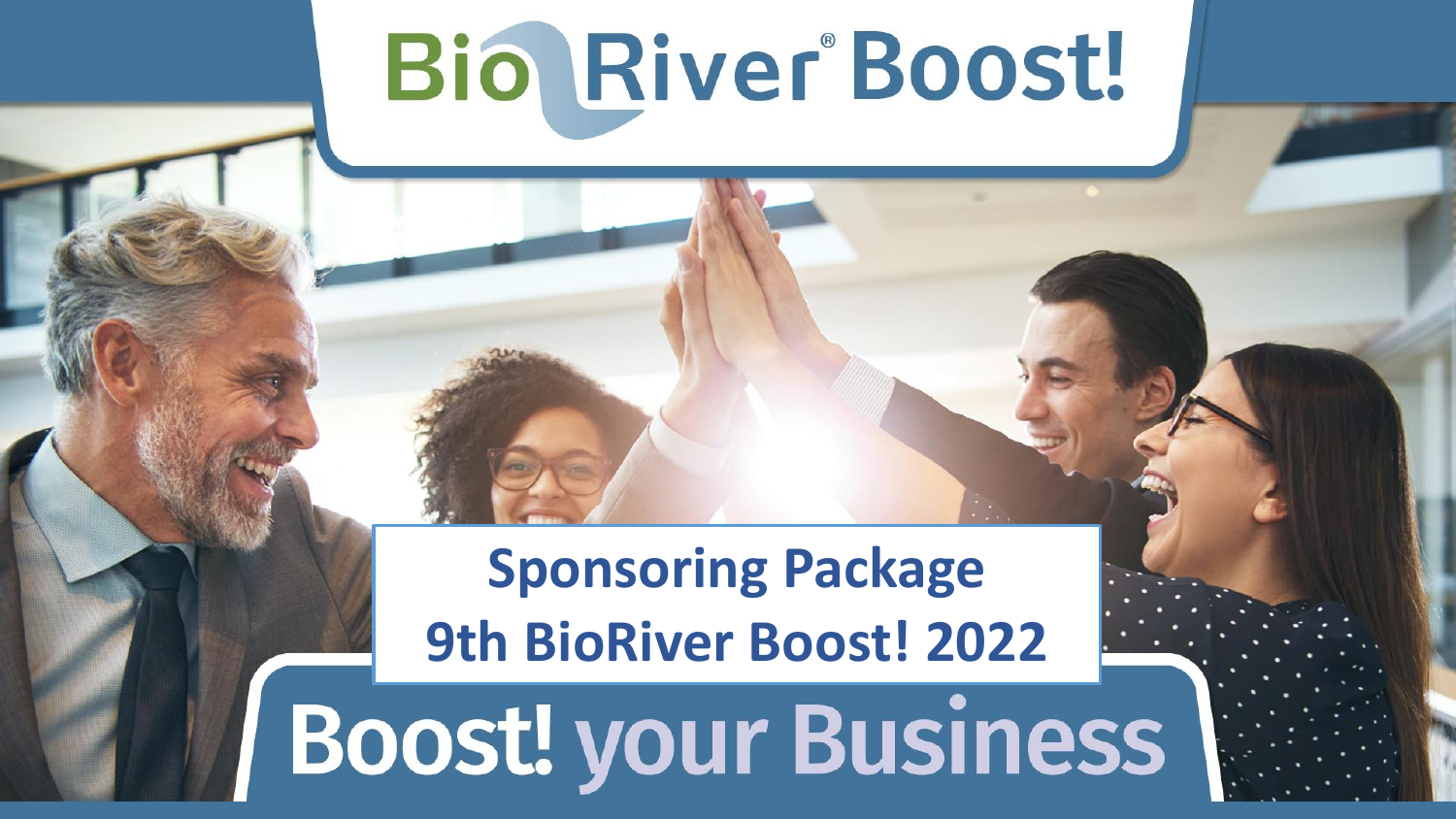

## **9th BioRiver Boost! 2022 Sponsoring Package**

**We want to engage in BioRiver Boost! 2022 as**

| $\Box$ Platin sponsor                                                      | 4.000,-€   | $\Box$ Gold sponsor   | $2.000,-€$ |  |
|----------------------------------------------------------------------------|------------|-----------------------|------------|--|
| $\Box$ Silver sponsor                                                      | $1.000,-€$ | $\Box$ Bronze sponsor | 500,-€     |  |
| $\Box$ special sponsorship                                                 | individual |                       |            |  |
| BioRiver-member organizations get a 10% discount. All fees plus VAT (19%). |            |                       |            |  |
| Organization:                                                              |            |                       |            |  |
| <b>Contact person:</b>                                                     |            |                       | Please re  |  |

**Email:** \_\_\_\_\_\_\_\_\_\_\_\_\_\_\_\_\_\_\_\_\_\_\_\_\_\_\_\_\_\_\_\_\_\_\_\_\_\_\_\_\_\_\_\_\_\_\_\_ **Please return to [bioriver@bioriver.de](mailto:bioriver@bioriver.de) Information: Tel. 0211 316 0610 / 0178 7171977**

**Phone:** \_\_\_\_\_\_\_\_\_\_\_\_\_\_\_\_\_\_\_\_\_\_\_\_\_\_\_\_\_\_\_\_\_\_\_\_\_\_\_\_\_\_\_\_\_\_\_\_

**Signature, Date:** \_\_\_\_\_\_\_\_\_\_\_\_\_\_\_\_\_\_\_\_\_\_\_\_\_\_\_\_\_\_\_\_\_\_\_\_\_\_\_\_\_\_\_\_\_\_\_\_

**Street, Nr.:** \_\_\_\_\_\_\_\_\_\_\_\_\_\_\_\_\_\_\_\_\_\_\_\_\_\_\_\_\_\_\_\_\_\_\_\_\_\_\_\_\_\_\_\_\_\_\_\_

**PLZ, City:** \_\_\_\_\_\_\_\_\_\_\_\_\_\_\_\_\_\_\_\_\_\_\_\_\_\_\_\_\_\_\_\_\_\_\_\_\_\_\_\_\_\_\_\_\_\_\_\_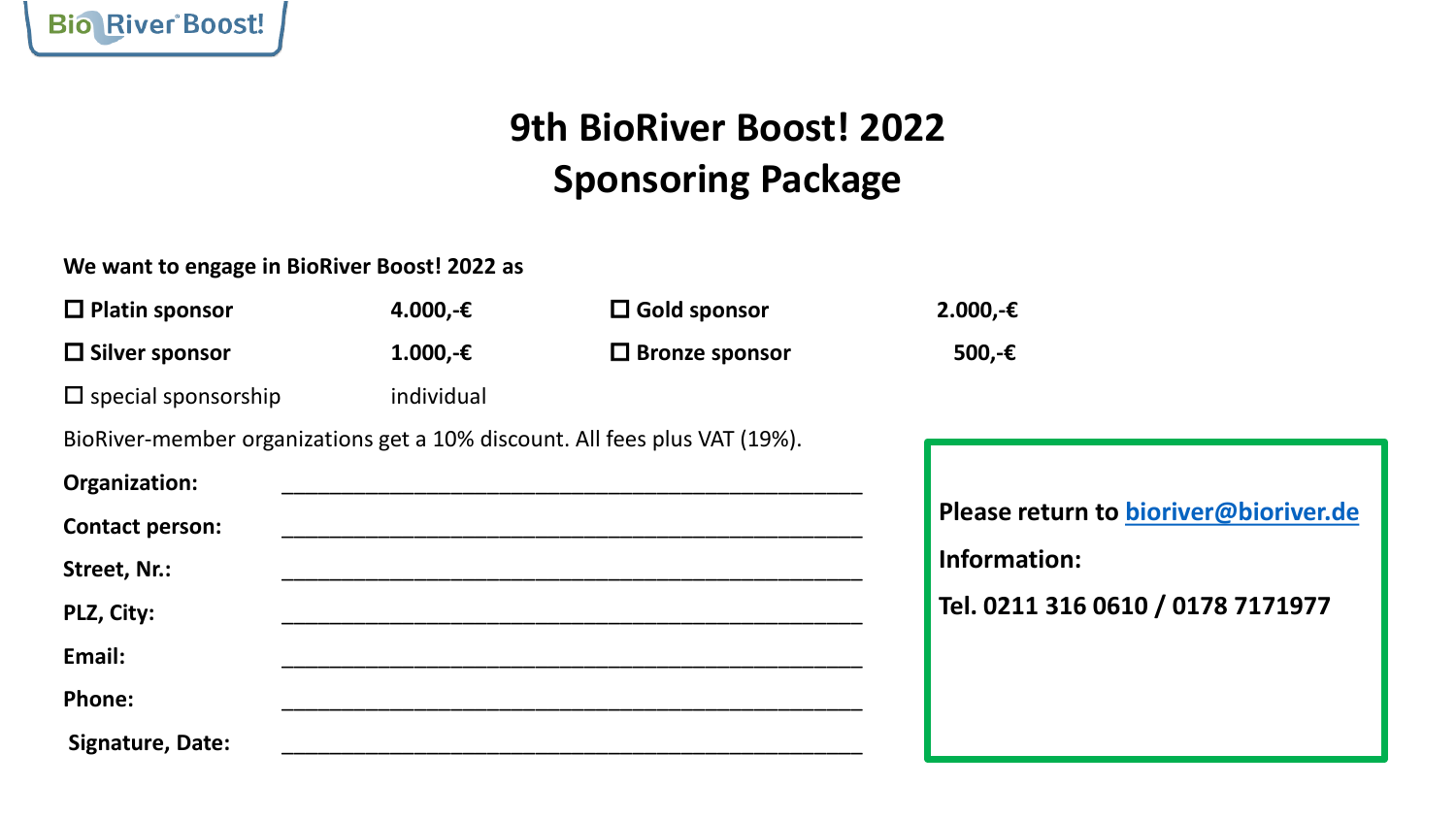

**Dates**

| <b>1st June 2022</b>        | <b>Start of the BioRiver Boost! 2022 competition</b> |
|-----------------------------|------------------------------------------------------|
| 1st June to 8th August 2022 | <b>Application period</b>                            |
| Sep. 2022                   | <b>Nomination of the finalists by the jury</b>       |
| Sep. 2022                   | <b>Pitch training for the finalists</b>              |
| 29. Sep. 2022               | <b>BioRiver Boost! 2022</b>                          |

### **Meet us live and virtual: BioRiver Boost! hybrid**

BioRiver Boost! will be carried out as face-to-face-conference plus a live stream with slots for interaction and networking. If the event BioRiver Boost! cannot be carried out as face-to-face conference due to official regulations, the event will be virtual. In that case we will serve all participants with additional networking and meeting slots.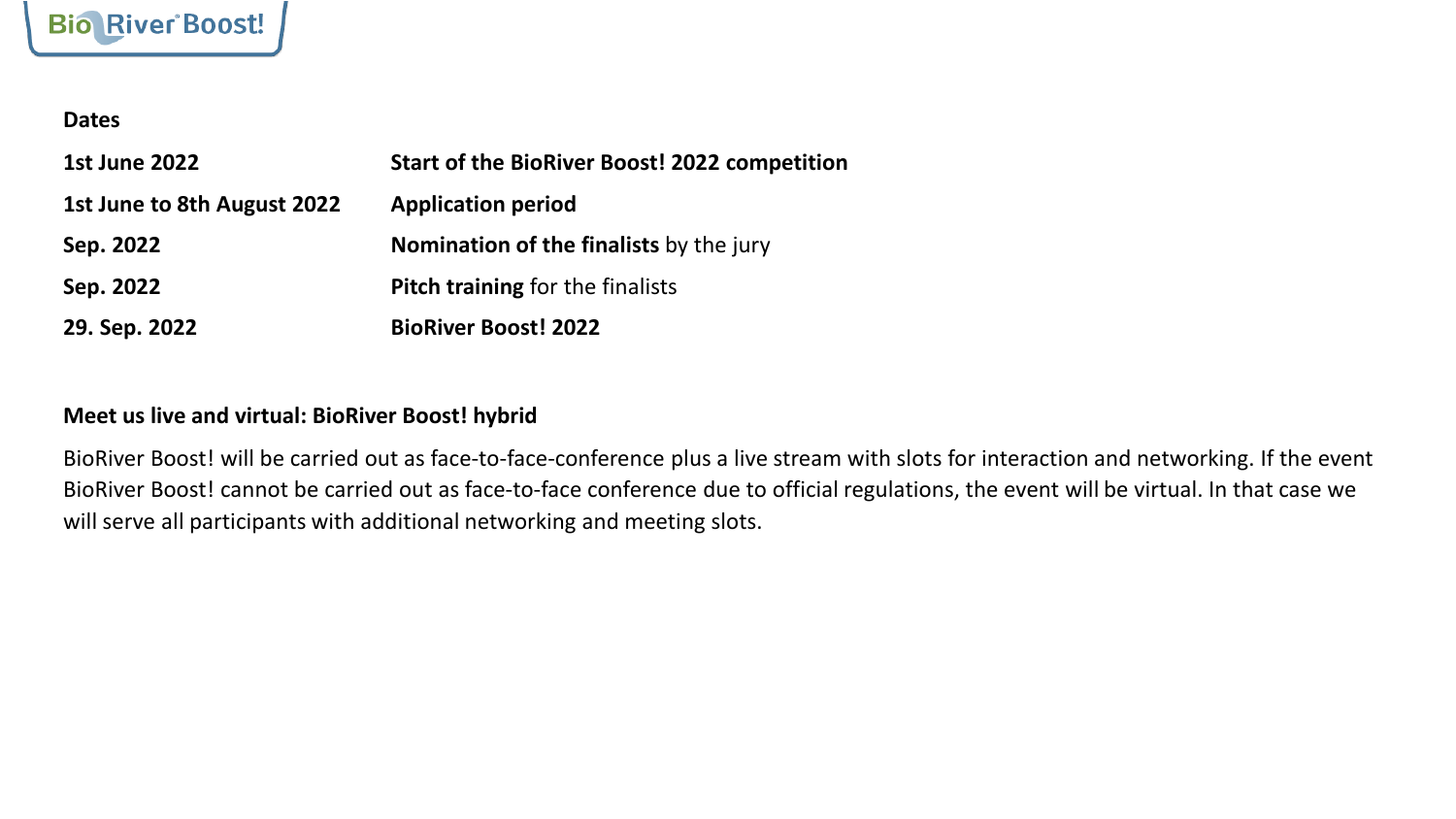

**Sponsoring package 9th BioRiver Boost! 2022**

**Platin sponsor 4.000,-€**

- **EXT Joint PR and marketing:** The sponsor will be named in the BioRiver Boost! press releases and mailings. The sponsor will be provided with marketing material.
- **Visibility:** The sponsor's logo will be displayed on the BioRiver Boost! Website, on Marketing material and during the conference (start, end and pause presentation)
- **Product promotion**: Two-page advertisement in the conference leaflet. Alternatively: One-page advertisement plus one page article on start-up-relevant subject
- **EXPENSIFY Access to new technologies**: Link from the BioRiver Boost! website to the sponsor's business development or corporate landing page.
- **Figurah:** Free access to the event: (2 tickets)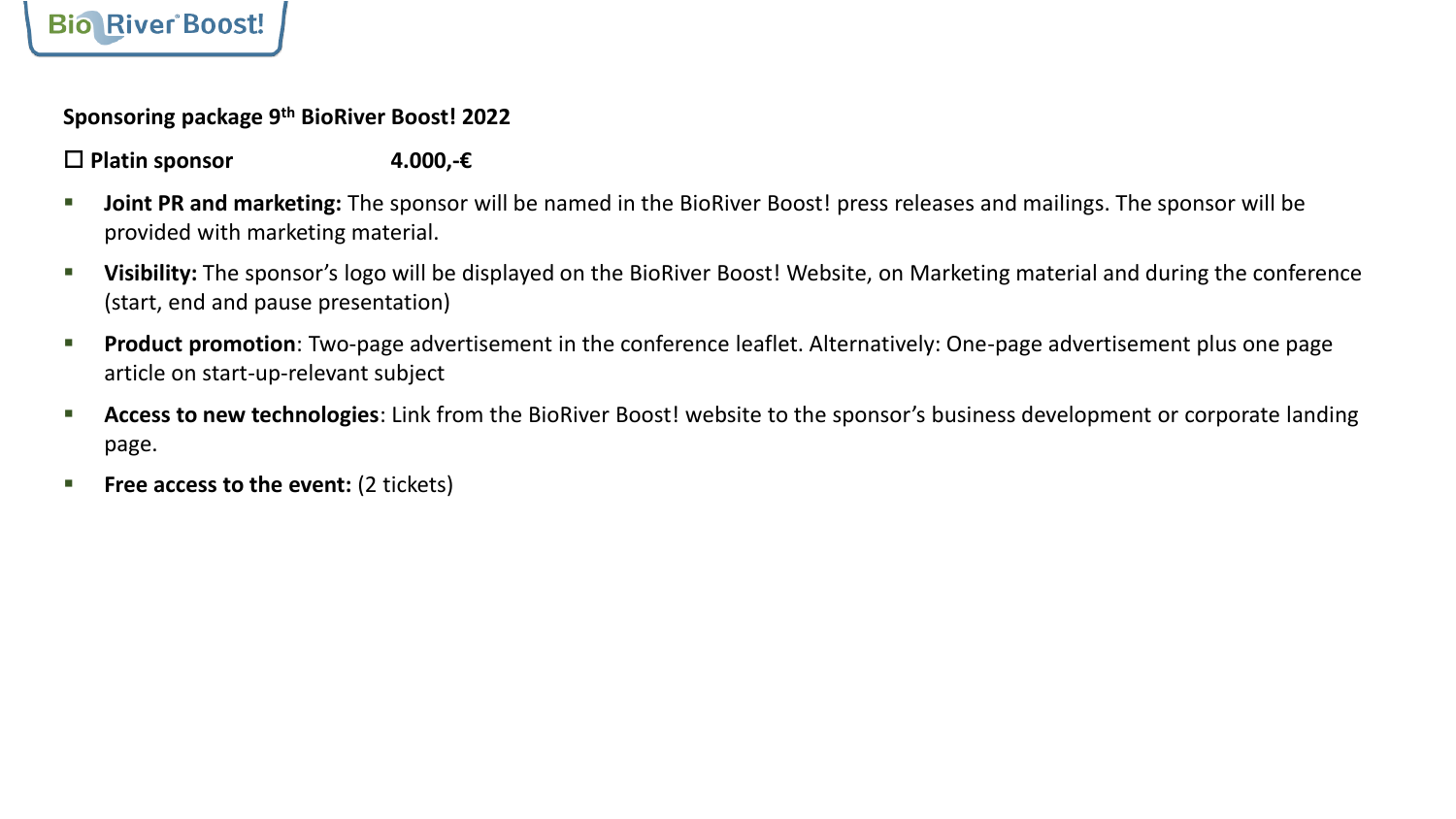

**Sponsoring package 9th BioRiver Boost! 2022**

**Gold sponsor 2.000,-€**

- **Joint PR and marketing:** The sponsor will be named in the BioRiver Boost! press releases and mailings. The sponsor will be provided with marketing material.
- **EXPONSIM** Visibility: The sponsor's logo will be displayed on the BioRiver Boost! Website, on Marketing material and during the conference (start, end and pause presentation)
- **Product promotion**: One-page advertisement in the conference leaflet. Alternatively: One-page article on start-up-relevant subject
- **Free access to the event:** (2 tickets)

### **Silver sponsor 1.000,-€**

- **Visibility:** The sponsor's logo will be displayed on the BioRiver Boost! Website, on Marketing material and during the conference (start, end and pause presentation)
- **Product promotion**: One-page advertisement in the conference leaflet. Alternatively: One-page article on start-up-relevant subject
- **Figure 2 Free access to the event:** (1 ticket)